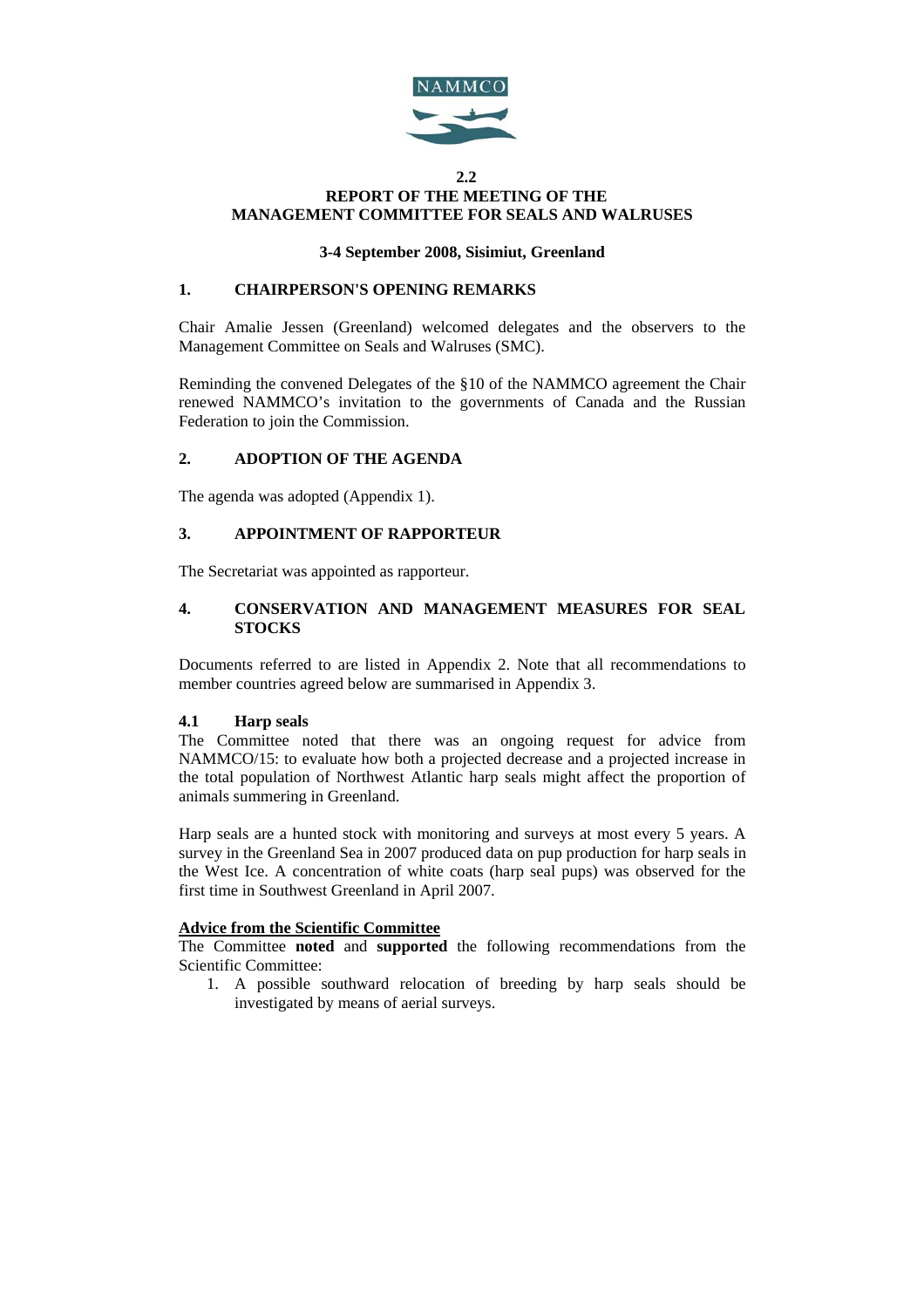2. The Scientific Committee reiterated its recommendations (2004, 2005 and 2006): that a request concerning how a projected decrease in the total population of Northwest Atlantic harp seals might affect the proportion of animals summering in Greenland was to be addressed to the ICES-NAFO WG by Greenland though ICES, in time to be dealt with at the Joint ICES-NAFO WG meeting in Tromsø in August 2008. Greenland in fact raised a new concern that the population is increasing and not decreasing.

The Commission had recommended last year that Greenland take the initiative of forwarding the request of advice to the ICES/NAFO WG. Greenland informed that the request had unfortunately not been conveyed yet, but that this would be done.

3. Request for support from the NAMMCO Council to the Joint Norwegian-Russian Research Programme on Harp Seal Ecology. To this end the Joint Norwegian-Russian Fisheries Commission initiated a Joint Norwegian-Russian research Programme on Harp Seal Ecology. Full support to this programme was given at NAMMCO SC/14. However, the Russian authorities (Federal Technical Committee) refused the deployment of satellite tags in the White Sea in May both in 2007 and 2008.

### **Requests for advice**

The Committee **supported** the request from the Scientific Committee for NAMMCO to address a recommendation to the Russian authorities to allow the deployment of satellite tags in the White and Barents Sea in 2009 as part of the harp seal ecology study, and **recommends** that the Russian authorities allow the continuation of this study.

The Committee **requested** the Scientific Committee to establish a quota system for the common stocks between Norway and the Russian Federation and advice on Total Allowable Catches (TAC) for the management of this species be referred to the NAMMCO SC, leaving full freedom to the Committee to decide on the best methods to determine this parameter based on an ecosystem approach.

#### **4.2 Hooded seals**

### **Status of past proposals**

The Committee noted that there had been a recent request from NAMMCO 16: that catches of hooded seals in the Greenland Sea should be restricted to necessary scientific catches and to satisfy local needs at roughly current levels.

Hooded seals are currently at 10-15% of the 1940s abundance, and there is monitoring and a very restricted harvest. The Scientific Committee had been requested to investigate possible reasons for the apparent decline of the Greenland Sea stock of hooded seals and also to assess the status of the stock on basis of the results from the planned survey in 2007. A survey in the Greenland Sea in 2007 produced data on pup production for hooded seals in the West Ice.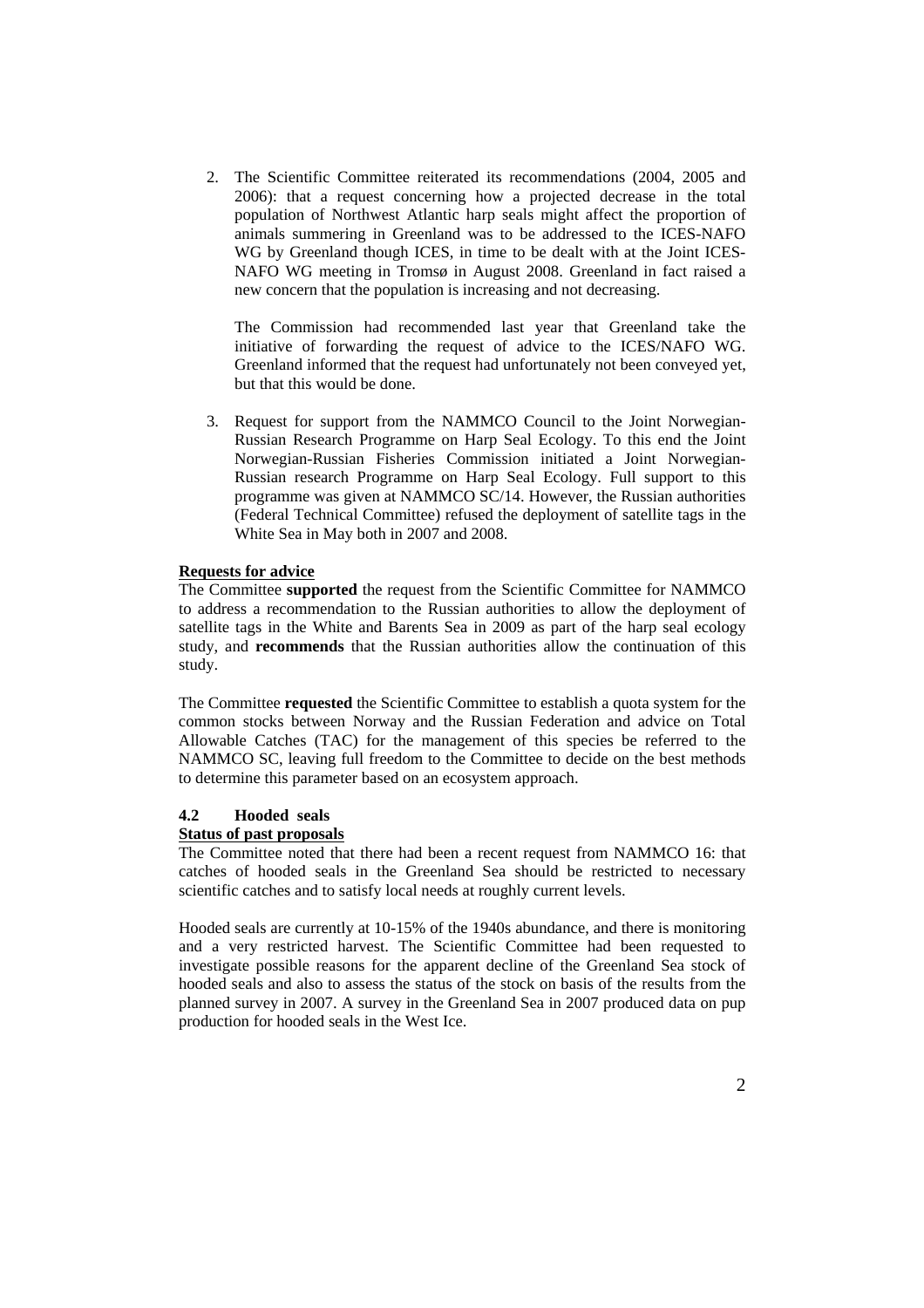### **Advice from the Scientific Committee**

The Committee **noted** that the Scientific Committee's recommendation that a request be addressed to the ICES-NAFO WG regarding the declining hooded seals in the Greenland Sea had in fact been forwarded to the ICES-NAFO Working Group by Norway and has been dealt with at the August 2008 meeting in Tromsø. The report of the ICES-NAFO WG meeting and the answers to the request will be dealt with at the NAMMCO 16 SC meeting in 2009.

There were no new proposals and recommendations for scientific research nor proposals for conservation and management.

#### **4.3 Ringed Seals**

The Committee noted that there were no outstanding requests and no new information to report for this species. The last assessment was carried out in 1996. Since that time there has been little progress and still very little is known on this species, mainly on behaviour.

#### **Advice from the Scientific Committee**

The Committee **supports** the Scientific Committee's reiteration of its previous recommendations to initiate studies for addressing the importance of pack-ice breeding seals.

There were no new proposals and recommendations for scientific research nor proposals for conservation and management.

#### **4.4 Grey Seals**

### **Status of past proposals**

The committee noted the recent request from NAMMCO 16: a request for definition of management objectives in Norway.

#### **Advice from the Scientific Committee**

The last assessment advice was given in 2003. Iceland had presented a management plan in 2004 and a new survey is planned for 2008. In the Faroes there is a need for immediate effort to gather better information on population, removals and breeding sites.

In response to a recommendation from the Scientific Committee for provision of data on age composition of catch, Iceland reminded the Committee that the data on age composition is owned by private parties and thus it is difficult to gather these kinds of data. Iceland will however try to obtain these data and to present them to the next meeting at Scientific Committee meeting providing that the issue of private ownership of the data is resolved.

Norway informed that a quota of 25% of the population has been established taking into consideration the estimated by-catch levels. A new population estimate for the period 2006-8 will soon be available, and a management plan, complemented by a genetic study, will be presented to the next Scientific Committee meeting in 2009.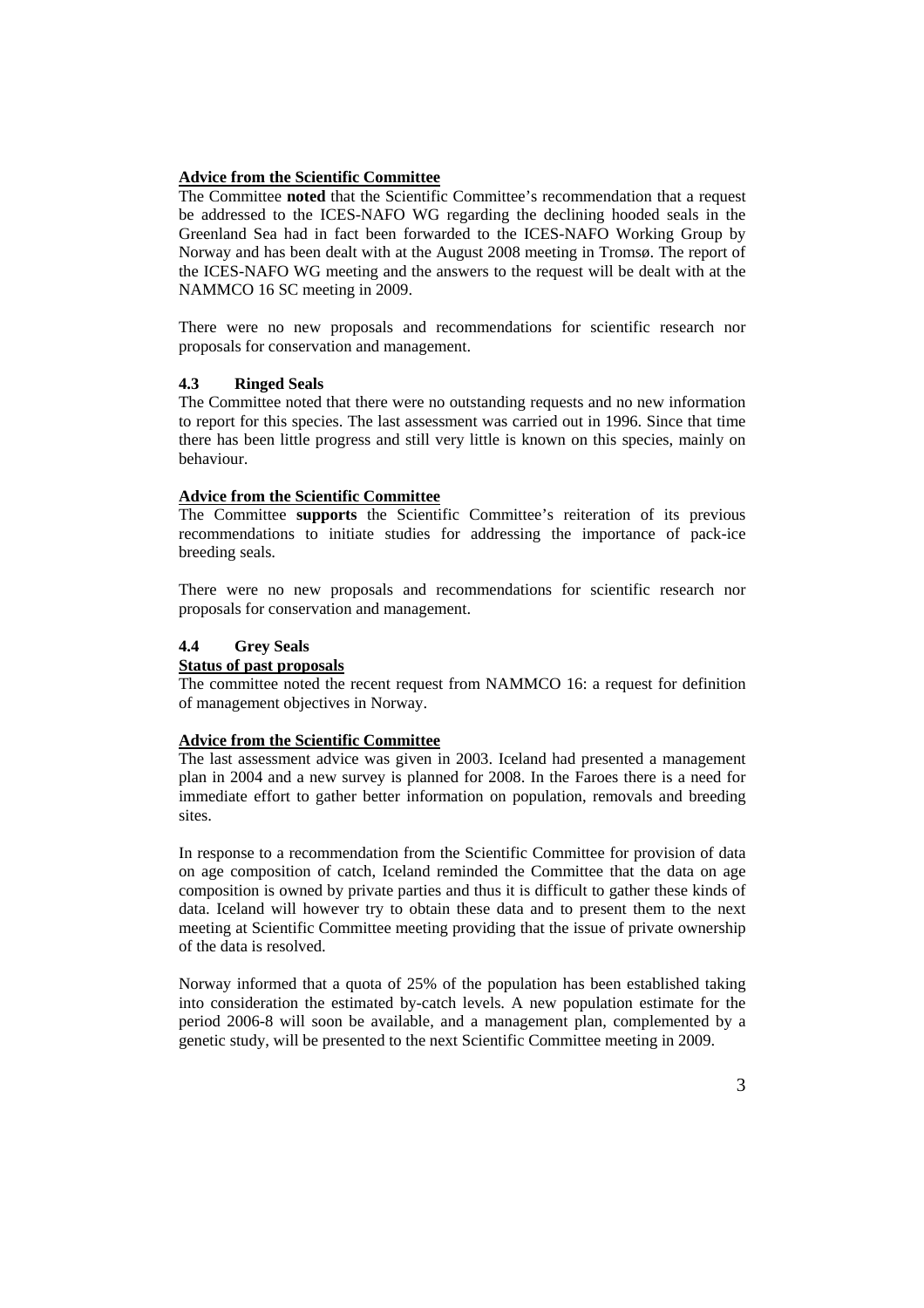The Faroese reported that efforts were being undertaken to obtain better information on population, removals and breeding sites for this species, and that satellite tagging of grey seals has been attempted and is in progress. Private companies possess data on this and other species.

There were no new proposals and recommendations for scientific research nor proposals for conservation and management.

#### **4. 5 Harbour seals**

### **Status of past proposals**

The Committee noted a request from NAMMCO 16: to define management objectives for harbour seals in Norway, Iceland and Greenland.

There was also a request from NAMMCO 16 to the Scientific Committee: to conduct a formal assessment of the status of harbour seals around Iceland and Norway as soon as practicable.

In Iceland, new abundance estimates are available, but there is still insufficient information on by-catch. Norway implemented a system for assessment of the two coastal seal species that secures updated information about abundance approximately every 5 yr. This system has provided two abundance estimates after 1996. As a third point estimate is needed for an assessment for harbour seals another survey is needed and will probably be performed by 2010.

## **Advice from the Scientific Committee**

A first assessment by the Scientific Committee was executed in 2006 and showed that this species is at risk in all areas due to substantial decrease and / or unsustainable takes. No management plan has yet been devised in any of the countries. However, Greenland has started a research plan. In Norway, correction factors for minimum counts are under development.

The Scientific Committee considered that an assessment of the species should wait until a third abundance estimate is available from Norway and until new, reliable bycatch data, new information on multipliers (ground truthing), and the distribution of catch areas are secured. It is reasonable to imagine that the management plan will be ready by 2010. A similar timeframe will also be required for Iceland to develop its own programme.

The Committee **noted** and **supported** the following recommendations from the Scientific Committee:

- More efficient monitoring of by-catch in all fisheries.
- Continued and frequent abundance surveys in Norway and Iceland.
- Estimation of the size of the remaining Greenlandic population.
- Statement of clear management objectives in Norway, Iceland and Greenland.
- Design of a plan for the Faroe Islands in case there was a re-colonisation.
- That Greenland enforces a total ban on the hunt of harbour seals.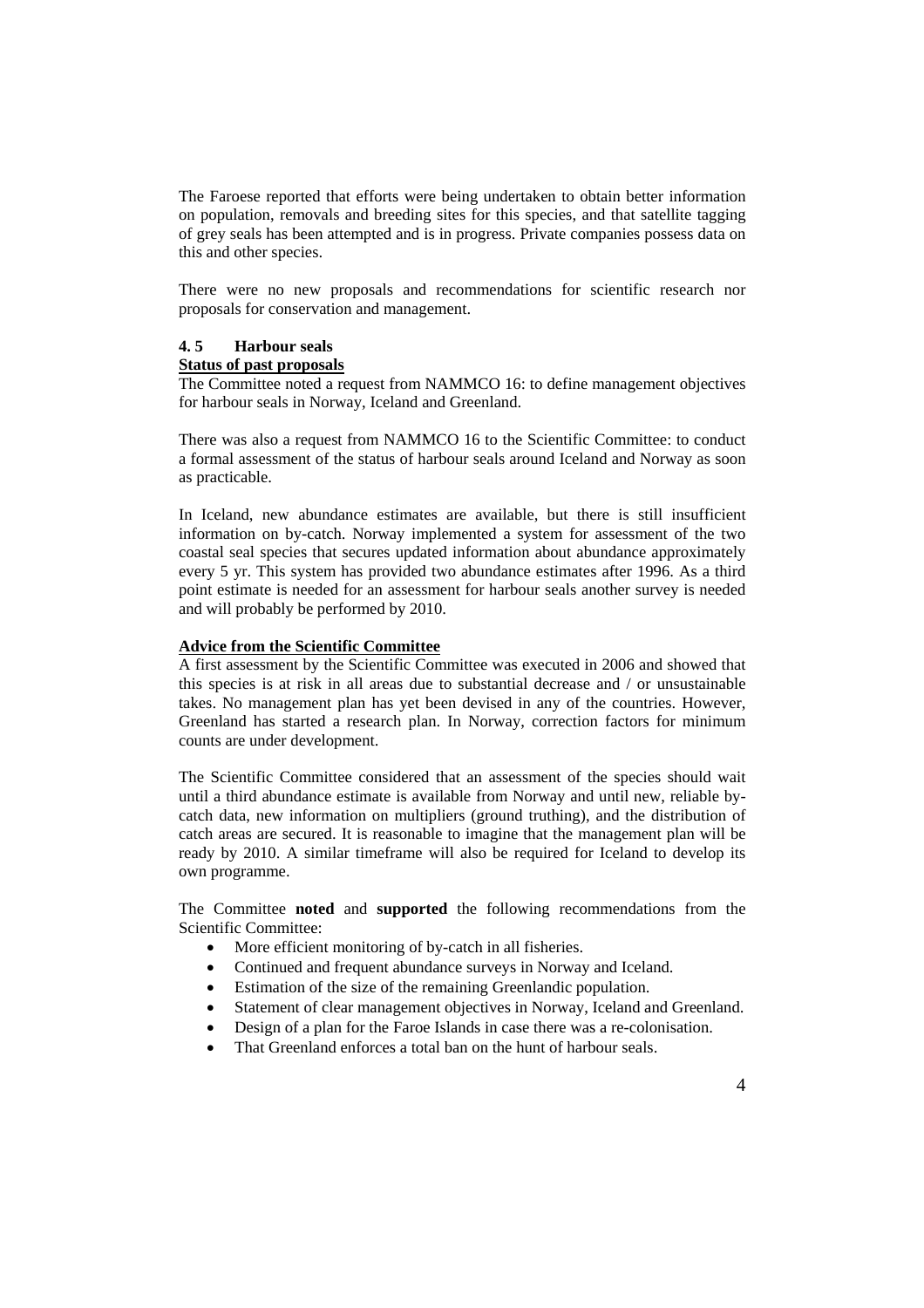- That Iceland designs and enforces a management plan and obtains information on by-catch.
- That Norway collects data on by-catch and devises a management plan.
- An assessment of harbour seals should await the following:
	- o A third Norwegian abundance estimate, including information on multipliers and distribution of catch areas.
	- o A reliable reporting of by-catch data and age composition of takes in all areas.
	- o An assessment in 2010.

Iceland informed that a new abundance estimate is presently available, but reliable bycatch information is still missing. Furthermore, a management plan is being designed and in particular that management objectives are being defined.

Norway reported that new abundance estimates, calculated according to the recommendations of the Scientific Committee, will be carried out in 2010. At this time by-catch information from 2006 will also be available from the new by-catch monitoring programme. A management plan is expected to be completed by autumn 2008

Greenland informed that a draft of an executive order on protection and hunting of seals in Greenland is under construction and in this a ban on hunting of harbour seal is included.

There were no new proposals and recommendations for scientific research nor proposals for conservation and management.

# **4.6 Atlantic Walrus**

### **Status of past proposals**

The Committee noted two requests from Council for advice from the Scientific Committee:

- 1. NAMMCO 13 and 16: requested the provision of a formal assessment of the Davis Strait stock as soon as finalisation of the catch series is complete and the results from the planned 2007 survey are available; and subsequently to provide estimates of sustainable yields of the North Water and West Greenland stocks of walrus.
- 2. NAMMCO 15: requested the SC specifically to provide advice on the effects of human disturbance, including fishing and shipping activities, in particular scallop fishing, on distribution, behaviour and conservation status of walrus in West Greenland

# **Advice from the Scientific Committee**

Present removals were reported as likely not sustainable for the North Water and West Greenland stocks. The last assessment was made in 2005, but it was incomplete because of the lack information on stock delineation and abundance information. A revised corrected catch series (including "struck-and-lost") was also needed.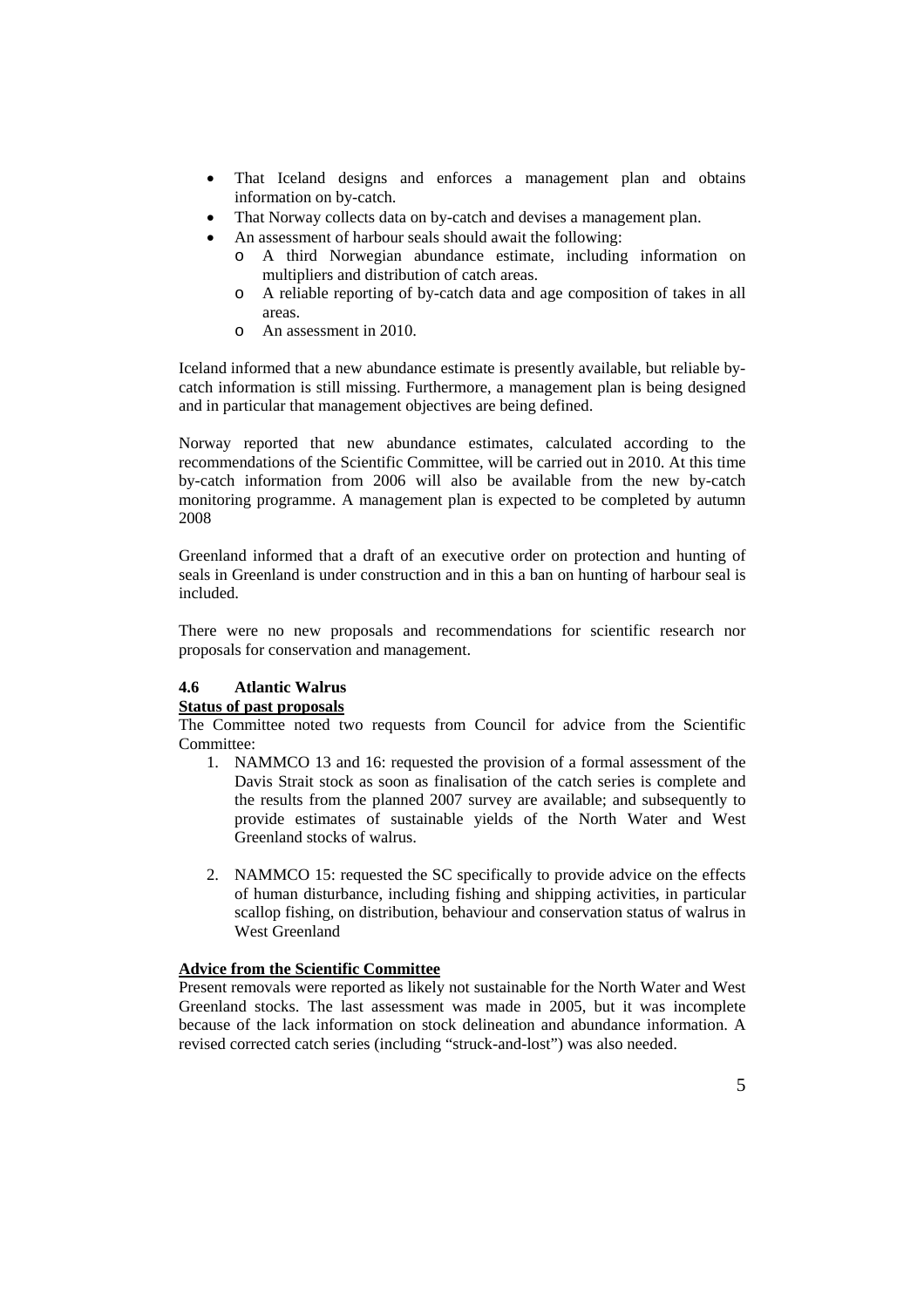Considerable progress has been made on catch series in all areas and most items. Results are planned for December 2008, but no progress has been made in improving the old catch series (up to 2006) for Greenland.

The hypothesis of a common stock of walrus between Canada and Greenland has been "confirmed" (West Greenland walruses have been observed wintering in eastern Baffin Island).

New data are anticipated in the summer 2009 on survey and tagging in the North Water, and a survey in East Greenland.

Regarding the assessment of West Greenland-Eastern Baffin Island stock, there would be sufficient new data by the end of 2008/09, but not before, so that a WG could not be convened to make the assessment.

No progress was reported on the subject of human disturbance on West Greenland walrus.

### **Requests for advice**

The Committee **supported** the Scientific Committee's recommendations for two new assessments and requested the Scientific Committee to provide:

- 1. Assessment of West Greenland-Eastern Baffin Island only (due early 2009, before the SC meeting).
- 2. A full assessment of North Water, West Greenland-Eastern Baffin Island and East Greenland (due late 2009 or early 2010).

Greenland underlined the need to complete the full assessment before late 2009, in time for the establishment of quotas. The Committee **recommends** that the Greenlandic authorities make sure the researchers from the Greenland Institute of Natural Resources (GINR) are aware of this request.

There were no new proposals and recommendations for scientific research nor proposals for conservation and management.

## **5. PROCEDURES FOR DECISION-MAKING ON CONSERVATION AND MANAGEMENT MEASURES**

This item was discussed in a joint session with the Management Committee for Cetaceans and is to be found in the report of that Committee (Section 2.1, Item 5.).

### **6. RELATED MANAGEMENT ISSUES**

Items 6.1 and 6.2 were discussed in a joint session with the Management Committee for Cetaceans and are to be found in the report of that Committee (Section 2.1, Items 6.1 and 6.2).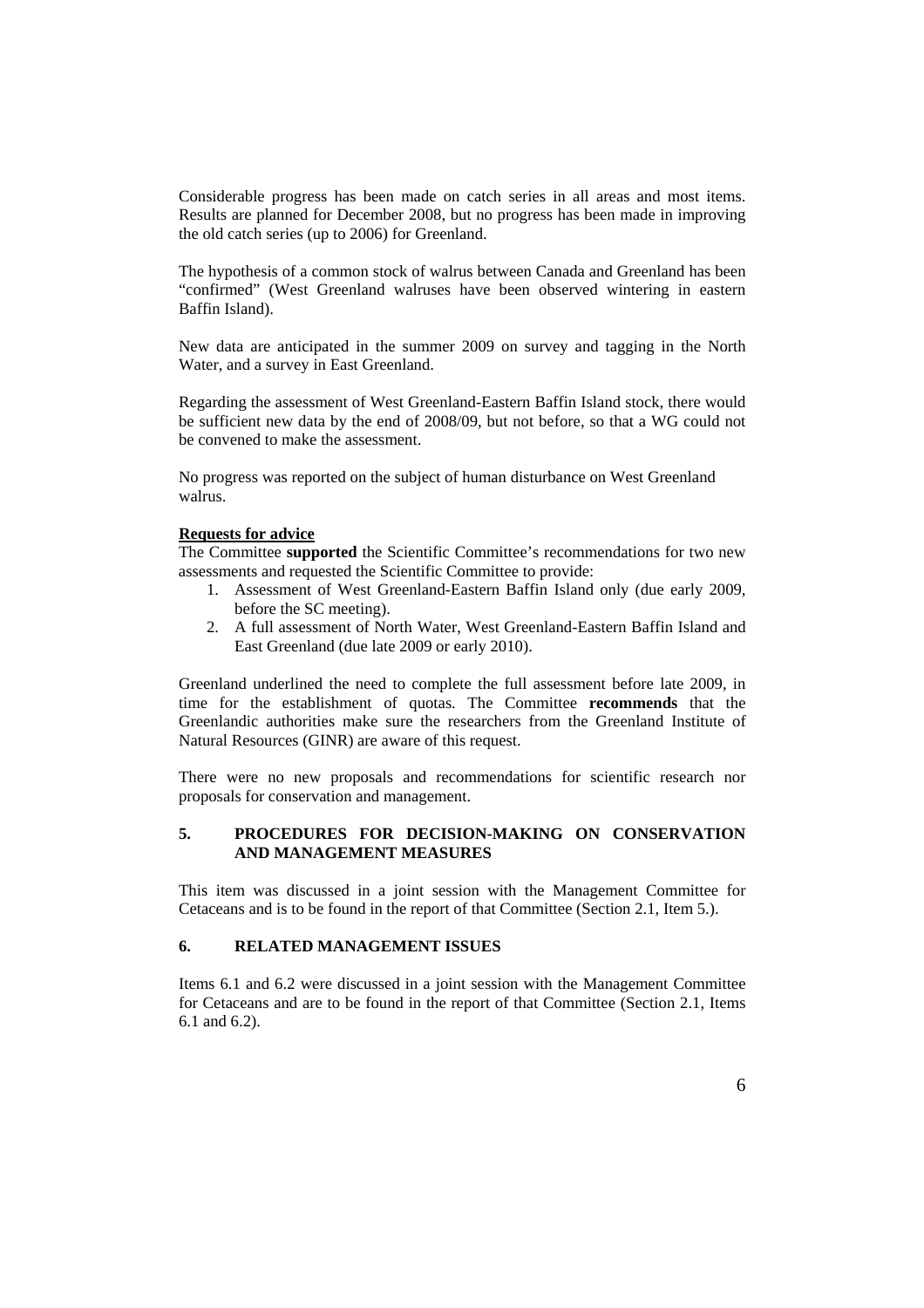### **6.3 User Knowledge in Management Decision-making**

The Committee **agreed** to disband the Working Group on User Knowledge and to reconsider the issue for the next meeting (during NAMMCO 18).

### **7. TRADE ISSUES AND THE EU PROPOSAL ON BAN OF IMPORT OF SEALSKIN**

In 2008 the European Commission resolved on a ban on the import of sealskin. The case has been ongoing since January 2006 with a long series of meetings and hearings.

It was underlined that NAMMCO is a management body and not a lobby organization. NAMMCO member countries share views on management resources, scientific approach to management and on sustainable use. Thus ideally NAMMCO should lead by example as a management body (*i.e.* by publicising work such as the activities of the Committee on Hunting Methods). It was stressed that the proposed ban was not taken as a conservation and management measure.

However, the SMC expressed their serious concerns about the implications that such trade barriers can have on the responsible management and sustainable use of abundant seals stocks across the North Atlantic, and the economies of the many communities dependent on these resources.

### **Statement by the ICC:**

Aqqaluk Lynge, president of the ICC-Greenland, presented a statement which can be found as Appendix 4 of the Report of the Management Committee for Cetaceans (Section 2.1). The reference therein to hunting and world perception of hunting rights was also of relevance to sealing.

## **8. ANY OTHER BUSINESS**

### **Sealing Symposium**

Norway reported on the Norwegian-Russian Symposium in Tromsø, 25-26 August 2008, on *Prospects for Future Sealing in the North Atlantic*. The programme included several presentations from Norwegian, Russian and other sources, including:

- Status and management of harp and hooded seals in Canada
- Russian hunt and prospects
- New Russian boat approach
- Management objectives for the Norwegian seal hunt
- Greenland Sea sealing
- KNAPK view on sealing
- Traditional products from the seal hunt: status and prospects
- Seal oil and contributions to human health
- Report from the Vaasa Seals and Society conference (October 2007)
- Sustainable harvest of marine resources: should seals and fish be treated differently?
- Implications for the trade ban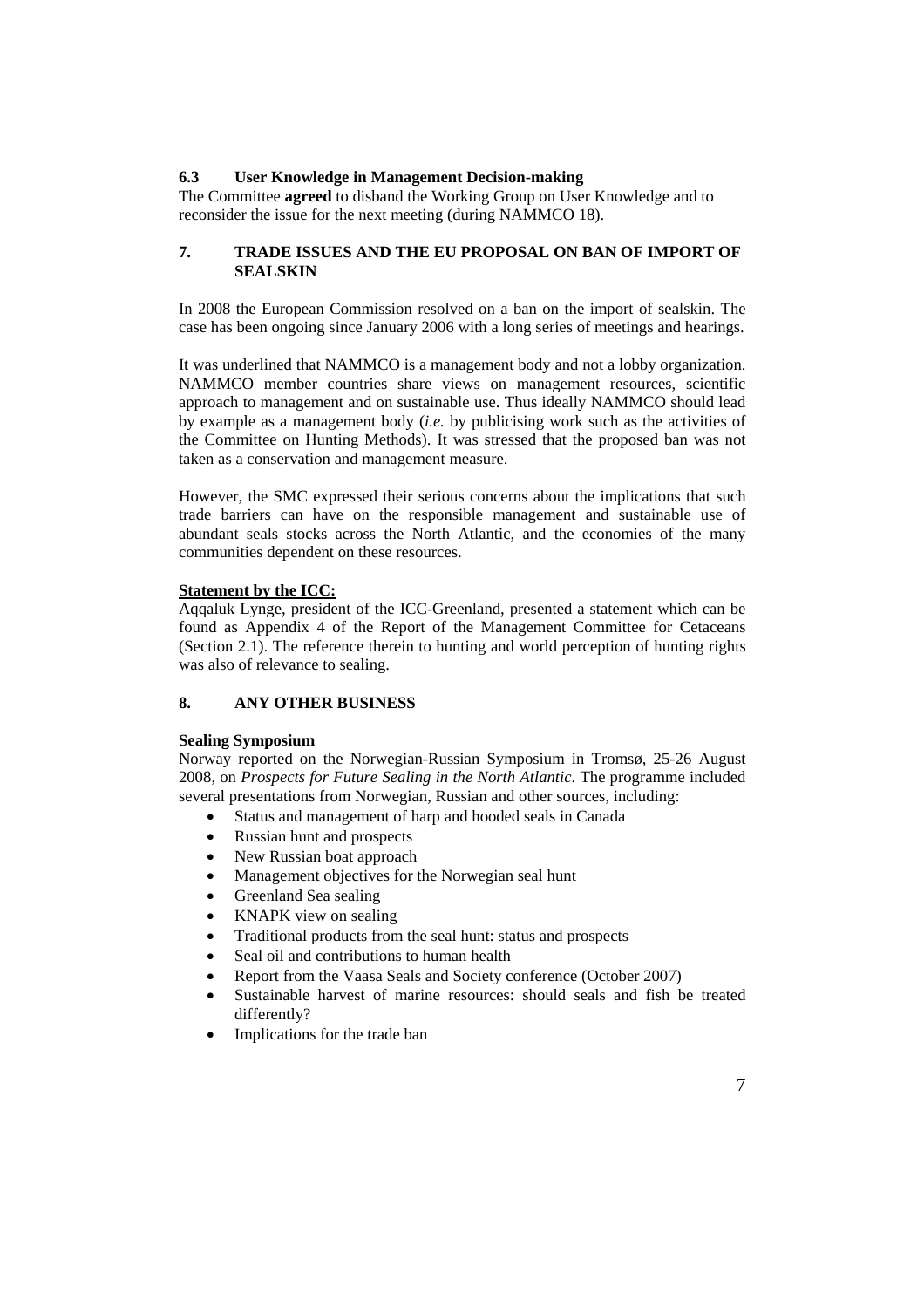- Anti-sealing: who are they?
- Future of sealing in the North Atlantic.

A published report will follow.

The SMC commented that this Tromsø Symposium was originally thought to be limited to Norway and the Russian Federation, but it has become an international event. It is a very interesting forum and it is useful for the collaboration on commercial and scientific interests between the two countries and among the other participants. It is a good platform for understanding the problems of sealing, and for this reason, meetings like this one should be held again in the future.

### **Statement by KNAPK**

A hearing among the local members has resulted in new information on harp seals and reproduction. KNAPK hopes that user knowledge can be used in management of all seals. In particular harbour seal hunting levels are presently very low: the decline in numbers is surely due to some other factor than hunting. The full statement is found as Appendix 4 to the main Council Report in Section 1.1.

## **9. CLOSURE OF THE MEETING**

There were no other matters for consideration, and the Chair thanked the Scientific Committee Chair and all participants to the meeting and declared the meeting closed.

The draft report was approved, and the final version was agreed upon by correspondence.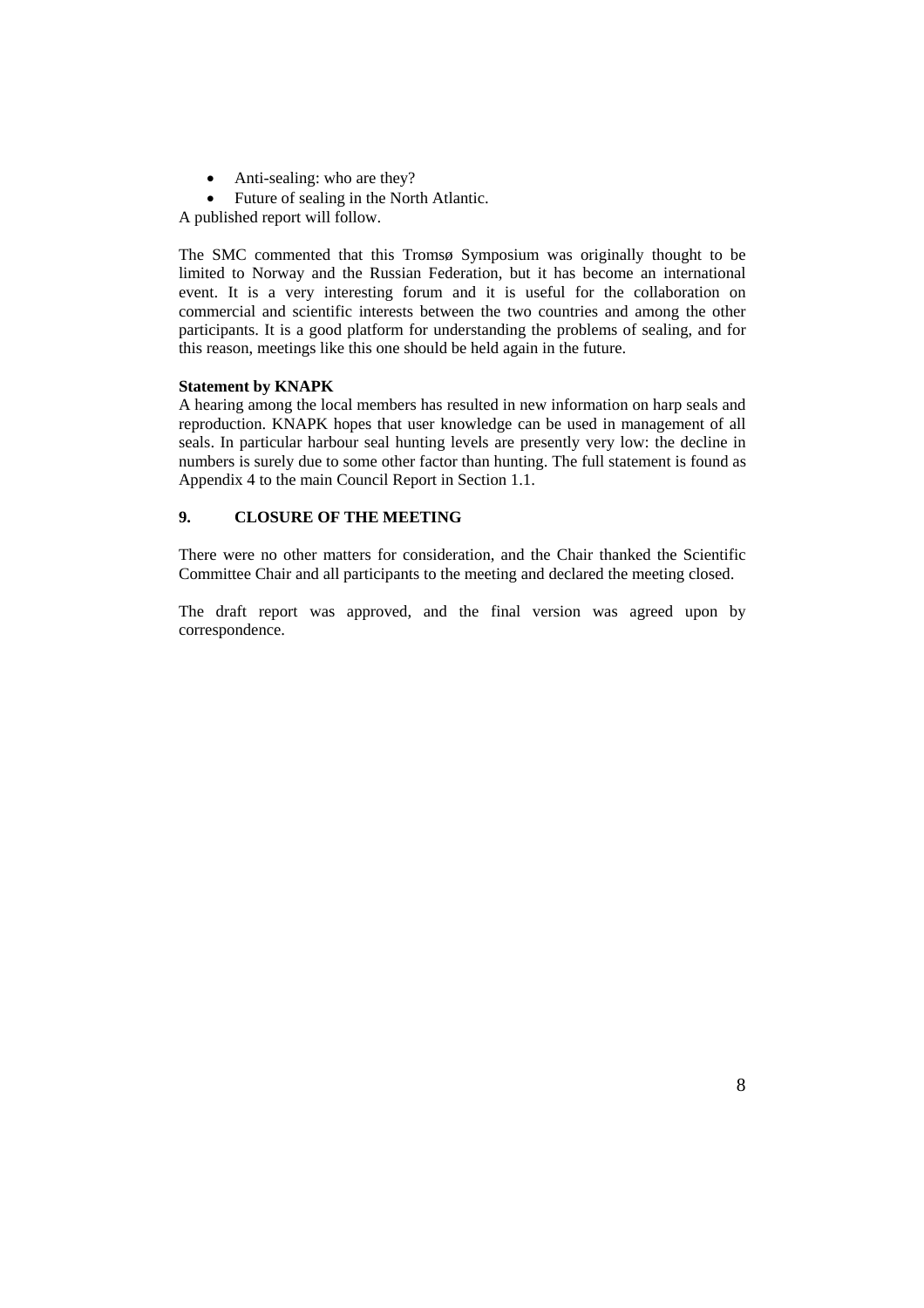## **Appendices 1&2**

### **Appendix 1: Agenda**

- 1. Chairman's opening remarks
- 2. Adoption of agenda
- 3. Appointment of rapporteur
- 4. Conservation and Management measures for seal stocks
	- 4.1 Harp Seals

*Greenland Sea Barents / White seas NW Atlantic* 

- Status of past proposals
- Requests by Council for advice from the Scientific Committee
- Responses by the Scientific Committee
- New proposals and recommendations for scientific research
- Proposals for conservation and management
- 4.2 Hooded Seals

*Greenland Sea Barents / White seas NW Atlantic* 

- Status of past proposals
- Requests by Council for advice from the Scientific Committee
- Responses by the Scientific Committee
- New proposals and recommendations for scientific research
- Proposals for conservation and management
- 4.3 Ringed Seals

*Greenland* 

 *Others?* 

- Status of past proposals
- Requests by Council for advice from the Scientific Committee
- Responses by the Scientific Committee
- New proposals and recommendations for scientific research
- Proposals for conservation and management
- 4.4 Grey Seals
	- *Norway*
	- *Iceland*
	- *Faroe Islands*
	- Status of past proposals
	- Requests by Council for advice from the Scientific Committee
	- Responses by the Scientific Committee
	- New proposals and recommendations for scientific research
	- Proposals for conservation and management
- 4.5 Harbour Seals
	- *Norway* 
		- *Greenland Iceland*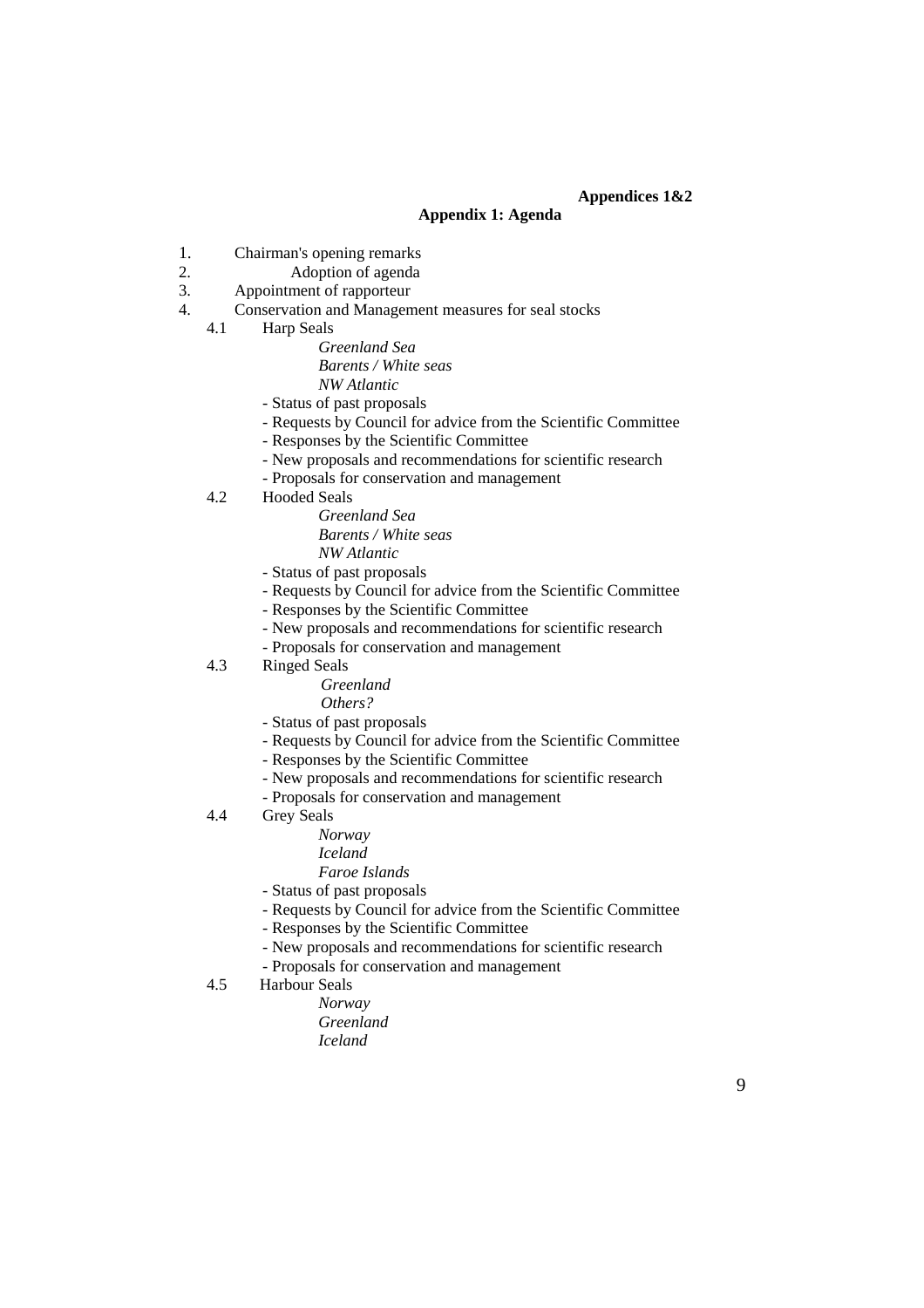- Status of past proposals
- Requests by Council for advice from the Scientific Committee
- Responses by the Scientific Committee
- New proposals and recommendations for scientific research
- Proposals for conservation and management
- 4.6 Walrus

### *Greenland*

- Status of past proposals
- Requests by Council for advice from the Scientific Committee
- Responses by the Scientific Committee
- New proposals and recommendations for scientific research
- Proposals for conservation and management
- 5. Procedures for decision-making on conservation and management measures<br>6. Related management issues Related management issues
	- 6.1 Role of marine mammals in the marine ecosystem
	- 6.2 By-catch data and monitoring
		- 6.3 User Knowledge in Management Decision-making
- 7. Trade issues and the EU proposal on ban of import of sealskin
- 8. Any other business.

## **Appendix 2: List of Documents**

| NAMMCO/17/SMC/1                   | Agenda                                                                                                                    |
|-----------------------------------|---------------------------------------------------------------------------------------------------------------------------|
| NAMMCO/17/SMC/2                   | <b>List of Documents</b>                                                                                                  |
| NAMMCO/17/MC/3                    | Status of past proposals for conservation and<br>management                                                               |
| NAMMCO/17/MC/4                    | Summary of requests by NAMMCO Council to the<br>Scientific Committee, and responses by the<br><b>Scientific Committee</b> |
| <b>National Progress Reports:</b> |                                                                                                                           |
| NAMMCO/17/NPR-F                   | National Progress Report – Faroe Islands                                                                                  |
| NAMMCO/17/NPR-G                   | National Progress Report - Greenland                                                                                      |
| NAMMCO/17/NPR-I                   | National Progress Report - Iceland                                                                                        |
| NAMMCO/17/NPR-N                   | National Progress Report - Norway                                                                                         |
| NAMMCO/17/NPR-C                   | National Progress Report – Canada                                                                                         |
| NAMMCO/17/NPR-R                   | National Progress Report – Russian Federation                                                                             |
| NAMMCO/17/5                       | Report of the Fifteenth NAMMCO Scientific                                                                                 |

Committee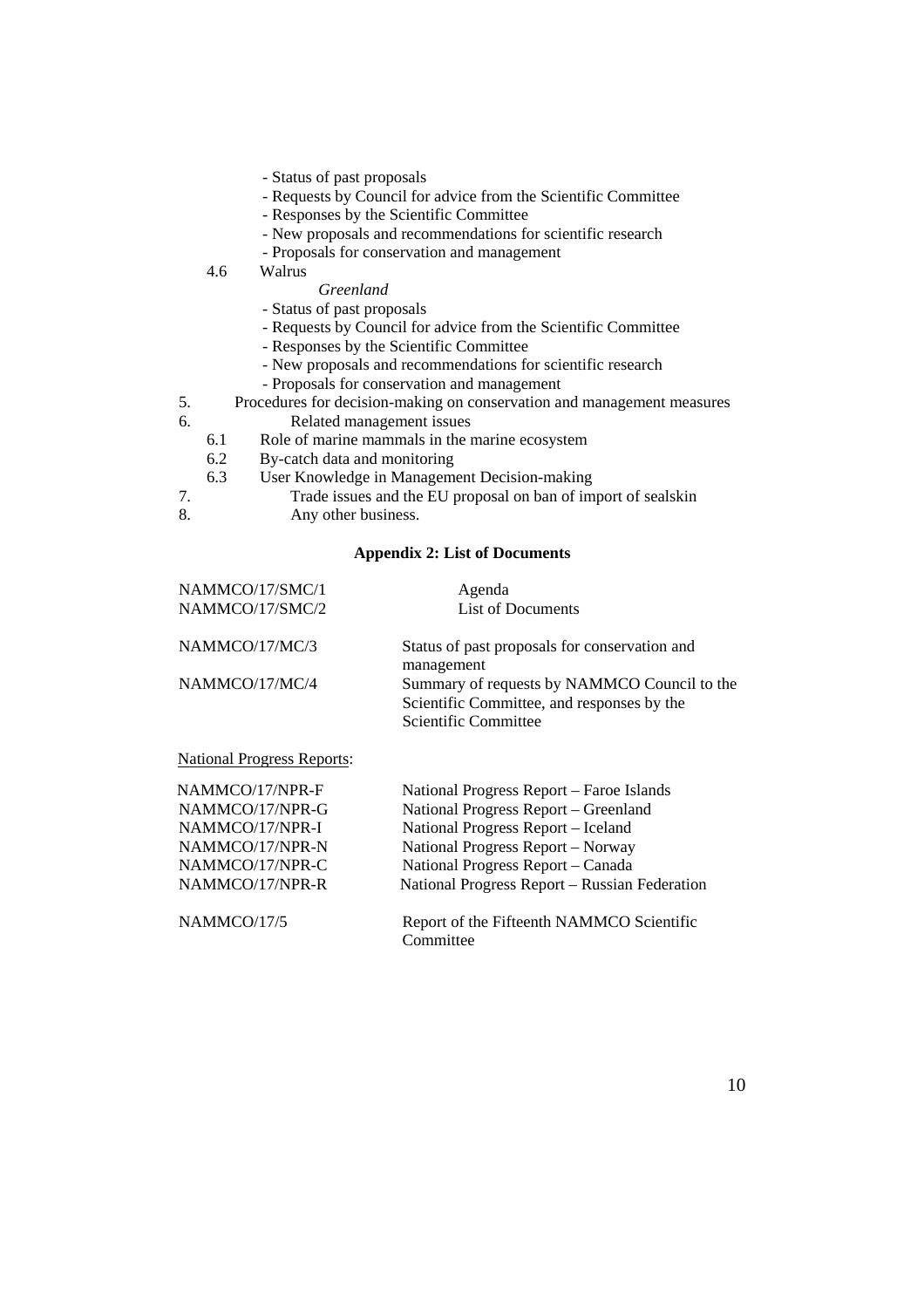#### **Recommendations to member countries**

#### **Harp seals**

### **Greenland**

In 2005, the Council requested an evaluation on how a projected decrease in the total population of Northwest Atlantic harp seals might affect the population of animals summering in Greenland.

The Scientific Committee **reiterated its recommendation** that ICES-NAFO Working Group be asked to address this request, as a first step. The SC urged Greenland to forward this request to the ICES-NAFO Working Group on Hoods and Harps as soon as possible, so this matter could be dealt with at the next meeting in late August 2008.

#### **Norway**

The Scientific Committee **recommended** flying reconnaissance surveys (e.g. south of 67°N in East Greenland) to investigate the possible presence of whelping patches in "untraditional" areas, to continue the sampling for biological parameters, and the characterization of stock identity.

### **Ringed seal**

### **Greenland and Norway**

The Scientific Committee **reiterated its recommendation** for initiating studies on ringed seals on sea ice in offshore areas, for addressing importance of pack-ice breeding, especially in the present context of climatic changes and subsequent changes in ice condition and cover.

#### **Grey seal**

### **Faroes**

The Scientific Committee **reiterated its recommendation** that immediate effort be undertaken to obtain better information on the nature and impact on the take in the Faroes, and to obtain information on breeding sites.

## **Iceland**

The Scientific Committee **recommended** Iceland to make available the new data on age composition of the catch.

### **Norway**

The Scientific Committee **reiterated its recommendation** on the quota level in Norway, estimated non-sustainable, but **commended** that a management plan was on its way and **recommended** that it should be presented to NAMMCO for evaluation.

#### **Harbour seal**

#### **Greenland**

The Scientific Committee **reiterated its recommendation** of a total ban on hunt for this species.

#### **Iceland**